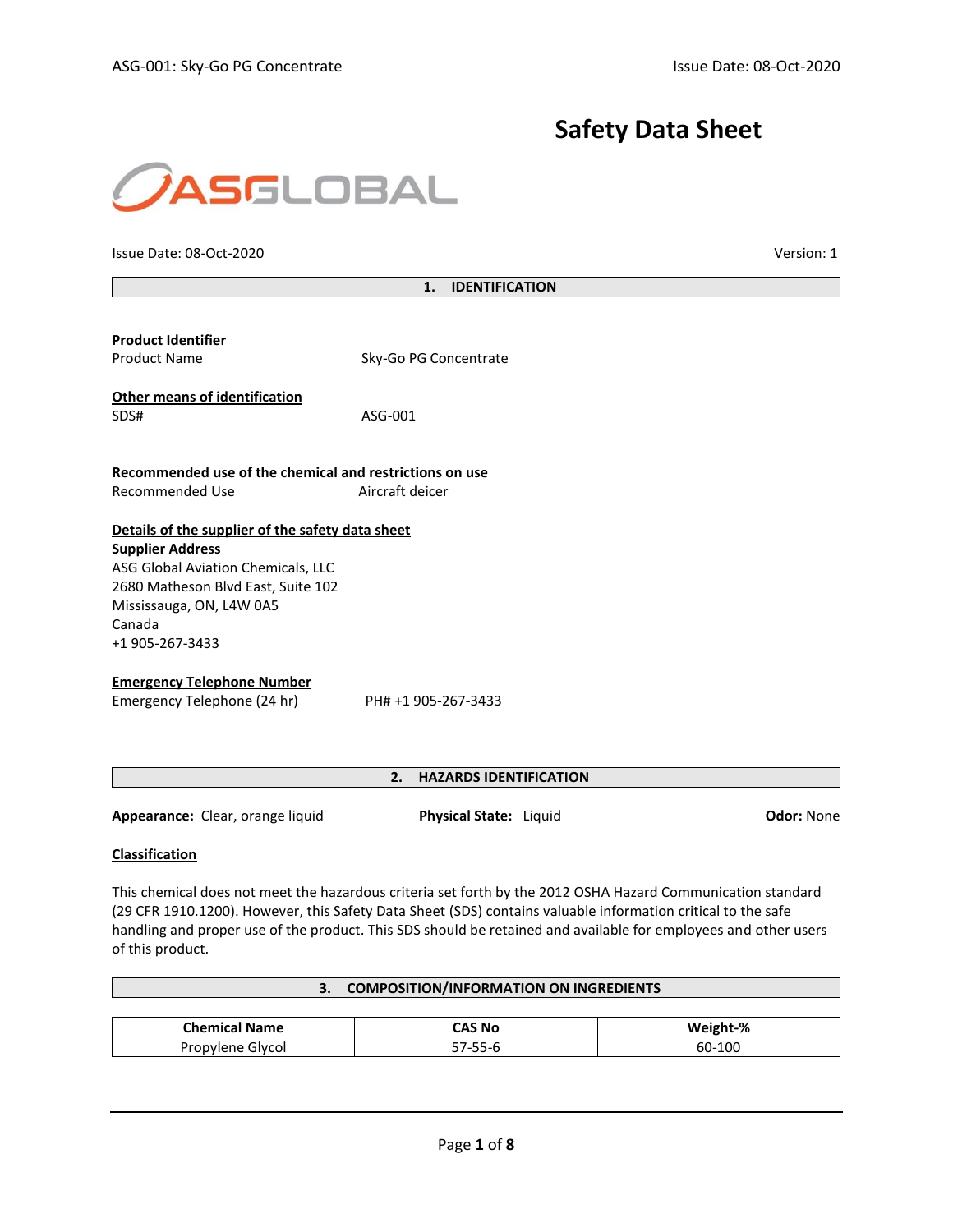\*\*If Chemical Name/CAS No is "proprietary" and/or Weight-% is listed as a range, the specific chemical identity and/or percentage of composition has been withheld as a trade secret.\*\*

| <b>FIRST-AID MEASURES</b><br>4.                                                |                                                                                                                                                                                                                              |  |
|--------------------------------------------------------------------------------|------------------------------------------------------------------------------------------------------------------------------------------------------------------------------------------------------------------------------|--|
| <b>First Aid Measures</b>                                                      |                                                                                                                                                                                                                              |  |
| <b>General Advice</b>                                                          | Provide this SDS to medical personnel for treatment                                                                                                                                                                          |  |
| <b>Eye Contact</b>                                                             | Rinse immediately with plenty of water, also under the eyelids, for at least 15<br>minutes. Remove contact lenses, if present and easy to do. Continue rinsing. If<br>eye irritation persists, get medical advice/attention. |  |
| <b>Skin Contact</b>                                                            | Remove contaminated clothing; wash affected area with soap and water;<br>launder contaminated clothing before reuse; if irritation persists, seek medical<br>attention.                                                      |  |
| <b>Inhalation</b>                                                              | Remove exposed individual(s) to fresh air for 20 minutes. Consult a<br>physician/poison center if individuals condition declines or if symptoms persist.                                                                     |  |
| Ingestion                                                                      | If swallowed, do not induce vomiting, except at the direction of medical<br>personnel. Rinse mouth. Drink 1 or 2 glasses of water. Get medical attention<br>immediately.                                                     |  |
| <b>Most important symptoms and effects</b>                                     |                                                                                                                                                                                                                              |  |
| <b>Symptoms</b>                                                                | May cause eye and skin irritation. May cause nausea, vomiting, stomach ache<br>and diarrhea.                                                                                                                                 |  |
| Indication of any immediate medical attention and special treatment needed     |                                                                                                                                                                                                                              |  |
| <b>Notes to Physician</b>                                                      | May aggravate pre-existing skin disorders.                                                                                                                                                                                   |  |
|                                                                                | <b>FIRE-FIGHTING MEASURES</b><br>5.                                                                                                                                                                                          |  |
| <b>Suitable Extinguishing Media</b><br>Water, foam, carbon dioxide, dry powder |                                                                                                                                                                                                                              |  |
| Unsuitable Extinguishing Media Not determined                                  |                                                                                                                                                                                                                              |  |
| <b>Specific Hazards Arising from the Chemical</b>                              |                                                                                                                                                                                                                              |  |

The product may become combustible after prolonged heating at the boiling point.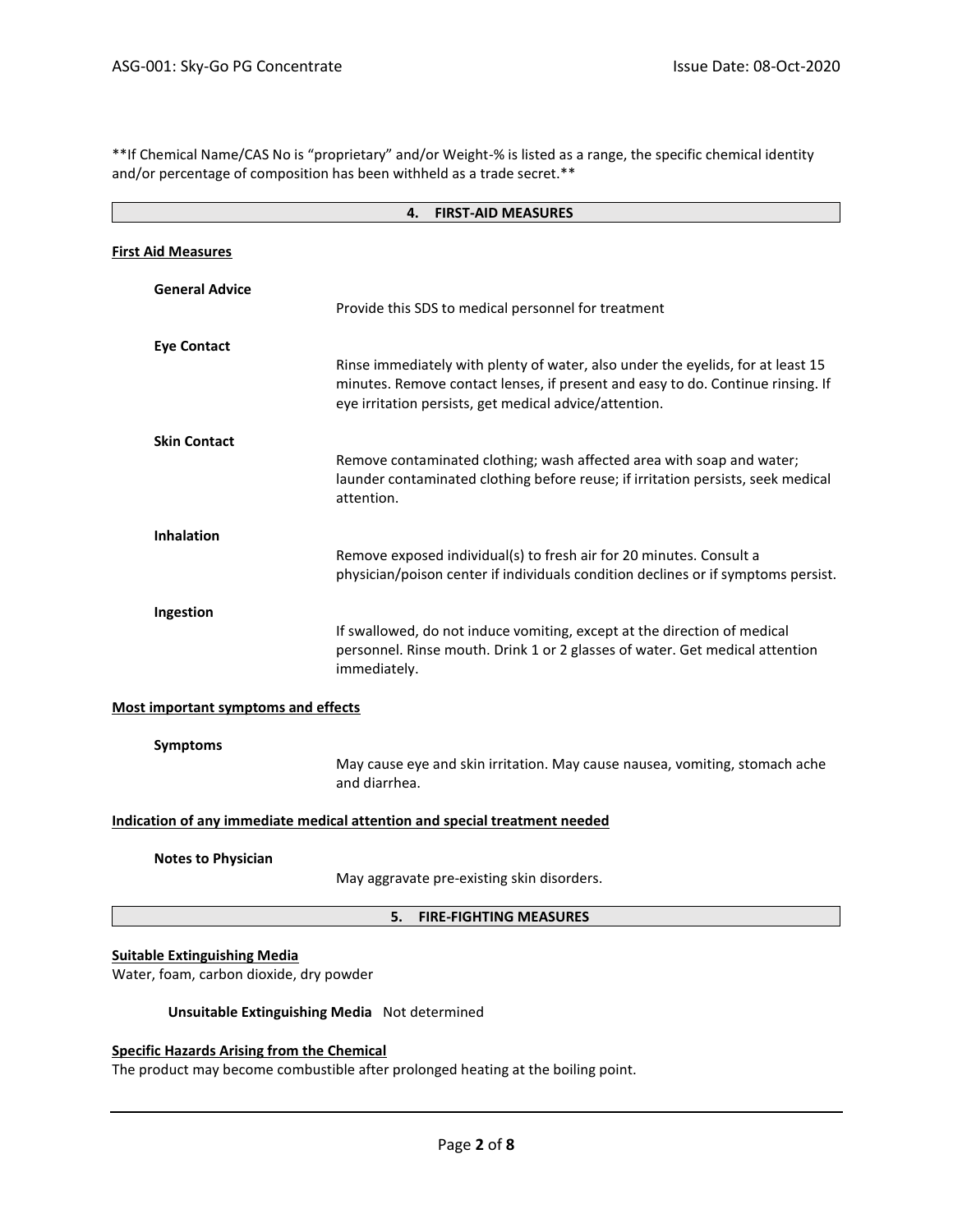# **Hazardous Combustion Products** Carbon oxides.

#### **Protective equipment and precautions for firefighters**

As in any fire, wear self-contained breathing apparatus pressure-demand, MSHA/NIOSH (approved or equivalent) and full protective gear.

#### **6. ACCIDENTAL RELEASE MEASURES**

#### **Personal precautions, protective equipment and emergency procedures**

#### **Personal Precautions**

Wear protective clothing as described in Section 8 of this safety data sheet. Ventilate affected area.

#### **Environmental Precautions**

Prevent from entering into soil, ditches, sewers, waterways and/or groundwater. See Section 12. Ecological information.

#### **Methods and material for containment and cleaning up**

|                                                  | Prevent further leakage or spillage if safe to do so. Soak up and contain spill<br>with an inert (i.e. vermiculite, dry sand or earth) absorbent material.                                                                                                      |
|--------------------------------------------------|-----------------------------------------------------------------------------------------------------------------------------------------------------------------------------------------------------------------------------------------------------------------|
| <b>Methods for Clean-Up</b>                      |                                                                                                                                                                                                                                                                 |
|                                                  | Sweet up absorbed material and shovel into suitable containers for disposal.<br>Discard any product, residue, disposable container or liner in full compliance<br>with federal, state, and local regulations. For waste disposal, see section 13 of<br>the SDS. |
| <b>Prevention of Secondary</b><br><b>Hazards</b> |                                                                                                                                                                                                                                                                 |
|                                                  | Material sem sucche elignesmi semelitiens                                                                                                                                                                                                                       |

Material can create slippery conditions.

#### **7. HANDLING AND STORAGE**

#### **Precautions for Safe Handling**

#### **Advice on Safe Handling**

Handle in accordance with good industrial hygiene and safety practice. Use personal protection recommended in Section 8. Avoid contact with skin, eyes or clothing. Wash face, hands, and any exposed skin thoroughly after handling. Follow all SDS/label precautions even after container is emptied, because it may retain product residues. Do not breathe vapors or spray mist. Do not eat, drink, or smoke when handling product.

#### **Conditions for Safe Storage, Including any Incompatibilities**

#### **Storage Conditions**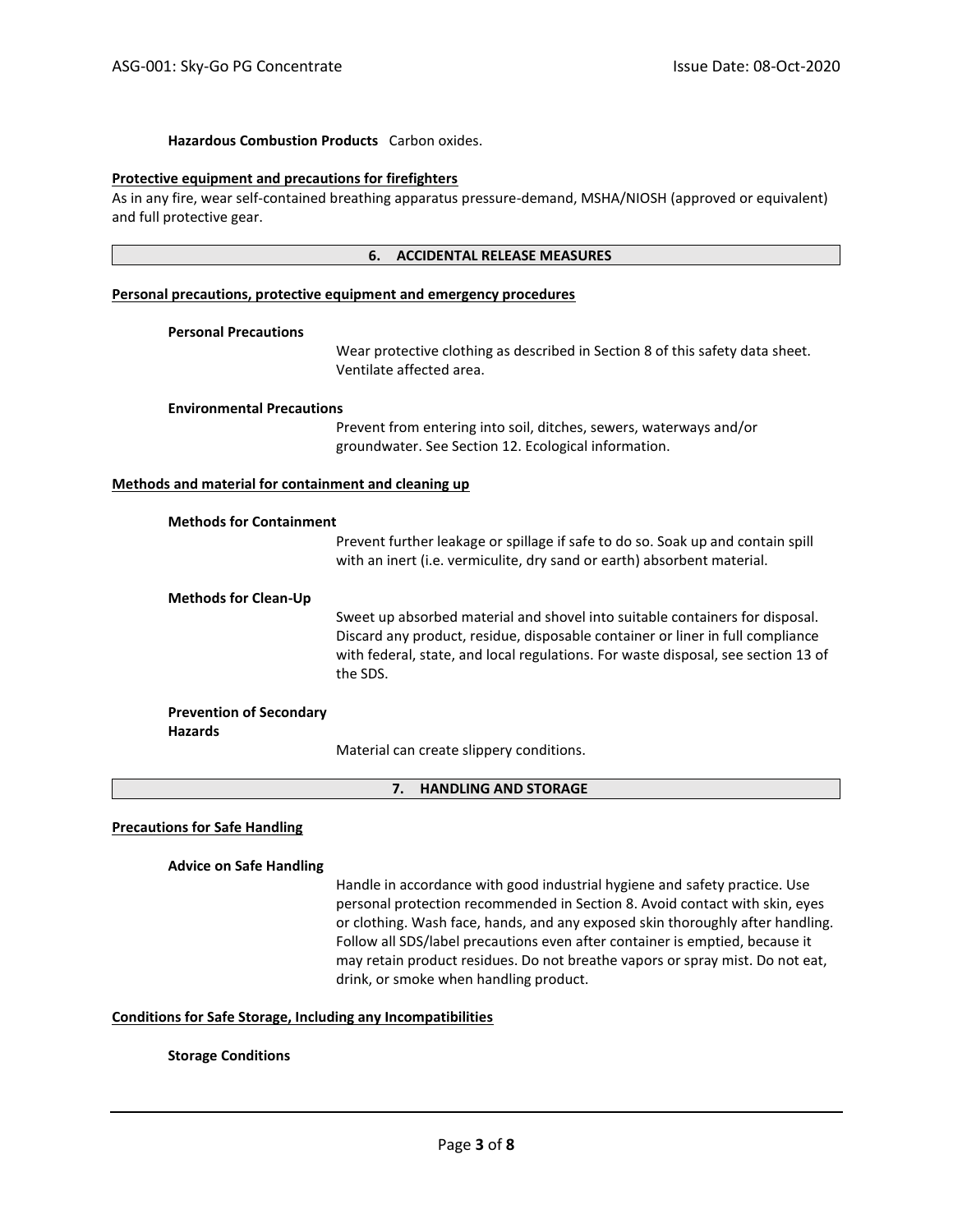Keep container tightly closed and store in a cool, dry and well-ventilated place. Store away from incompatible materials.

# **Packaging Materials**

Empty containers retain product residue and can be hazardous

#### **Incompatible Materials**

Strong oxidizing agents

#### **8. EXPOSURE CONTROLS/PERSONAL PROTECTION**

#### **Exposure Guidelines**

No exposure limits noted for ingredient(s). The following information is given as general guidance.

#### **Appropriate Engineering Controls**

#### **Engineering Controls**

Apply technical measures to comply with the occupational exposure limits. Eyewash stations. Showers.

# **Individual Protection Measures, Such as Personal Protective Equipment**

| <b>Eye/Face Protection</b>            | Wear eye protection if splashing is possible.                                                                           |
|---------------------------------------|-------------------------------------------------------------------------------------------------------------------------|
| <b>Skin and Body Protection</b>       | Chemical impervious to gloves. Boots, aprons needed for protection against<br>spill/splashes                            |
| <b>Respiratory Protection</b>         | Not usually necessary under conditions of normal use. In case of inadequate<br>ventilation wear respiratory protection. |
| <b>General Hygiene Considerations</b> | Wash contaminated clothing before reuse. Wash face, hands and any exposed                                               |

Wash contaminated clothing before reuse. Wash face, hands and any exposed skin thoroughly after handling.

#### **9. PHYSICAL AND CHEMICAL PROPERTIES**

#### **Information on Basic Physical and Chemical Properties**

| <b>Physical State</b><br>Appearance<br>Color | Liguid<br>Clear, orange liquid<br>Clear orange |                                                |
|----------------------------------------------|------------------------------------------------|------------------------------------------------|
| Odor<br><b>Odor Threshold</b>                | None<br>Not Determined                         |                                                |
| <b>Property</b><br>pH                        | <b>Values</b><br>7.50-8.50                     | <b>Remarks - Method</b><br>@ 20 <sup>o</sup> C |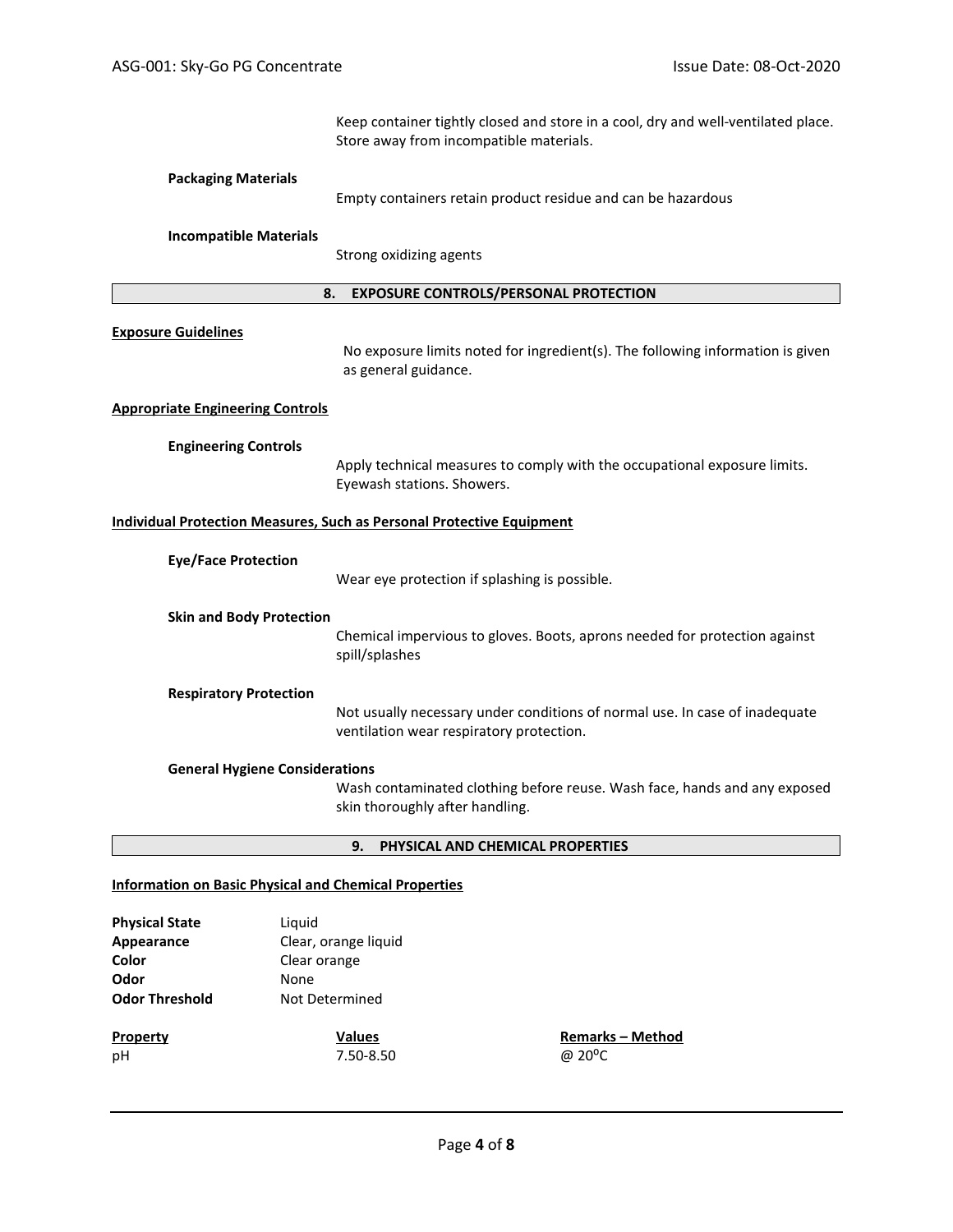| 100% Below -70°C                                  |                                         |
|---------------------------------------------------|-----------------------------------------|
|                                                   |                                         |
| 50% v/v -28°C                                     |                                         |
| 117°C / 242.6°F                                   |                                         |
| None below boiling point                          |                                         |
| Not determined                                    |                                         |
| Liquid-not applicable                             |                                         |
| Not determined                                    |                                         |
| Not determined                                    |                                         |
| $< 10$ mmHg                                       | @ 68 <sup>o</sup> F (20 <sup>o</sup> C) |
| 1.6 (estimated)                                   | (Air=1)                                 |
| > 1.039                                           | @ 20°C (68°F)                           |
| Completely miscible                               |                                         |
| Not determined                                    |                                         |
| Not determined                                    |                                         |
| $>$ 446 <sup>o</sup> C / $>$ 834.8 <sup>o</sup> F |                                         |
| Not determined                                    |                                         |
| Not determined                                    |                                         |
| 20 <sup>o</sup> C 25mPas                          |                                         |
| $0^{\circ}$ C 60mPas                              |                                         |
| Not an explosive                                  |                                         |
| Not determined                                    |                                         |
|                                                   | 75% v/v -60°C                           |

# **10. STABILITY AND REACTIVITY**

#### **Reactivity**

Not reactive under normal conditions

# **Chemical Stability**

Stable under recommended storage conditions

# **Possiblity of Hazardous Reactions**

None under normal processing

**Hazardous Polymerization** Hazardous polymerization does not occur

#### **Conditions to Avoid**

Avoid heat, sparks, open flames and other ignition sources. Keep separated form incompatible substances.

#### **Incompatible Materials**

Strong oxidizing agents.

# **Hazardous Decomposition Products**

Incomplete combustion may produce Carbon Monoxide and other harmful gases.

#### **11. TOXICOLOGICAL INFORMATION**

# **Information on Likely Routes of Exposure**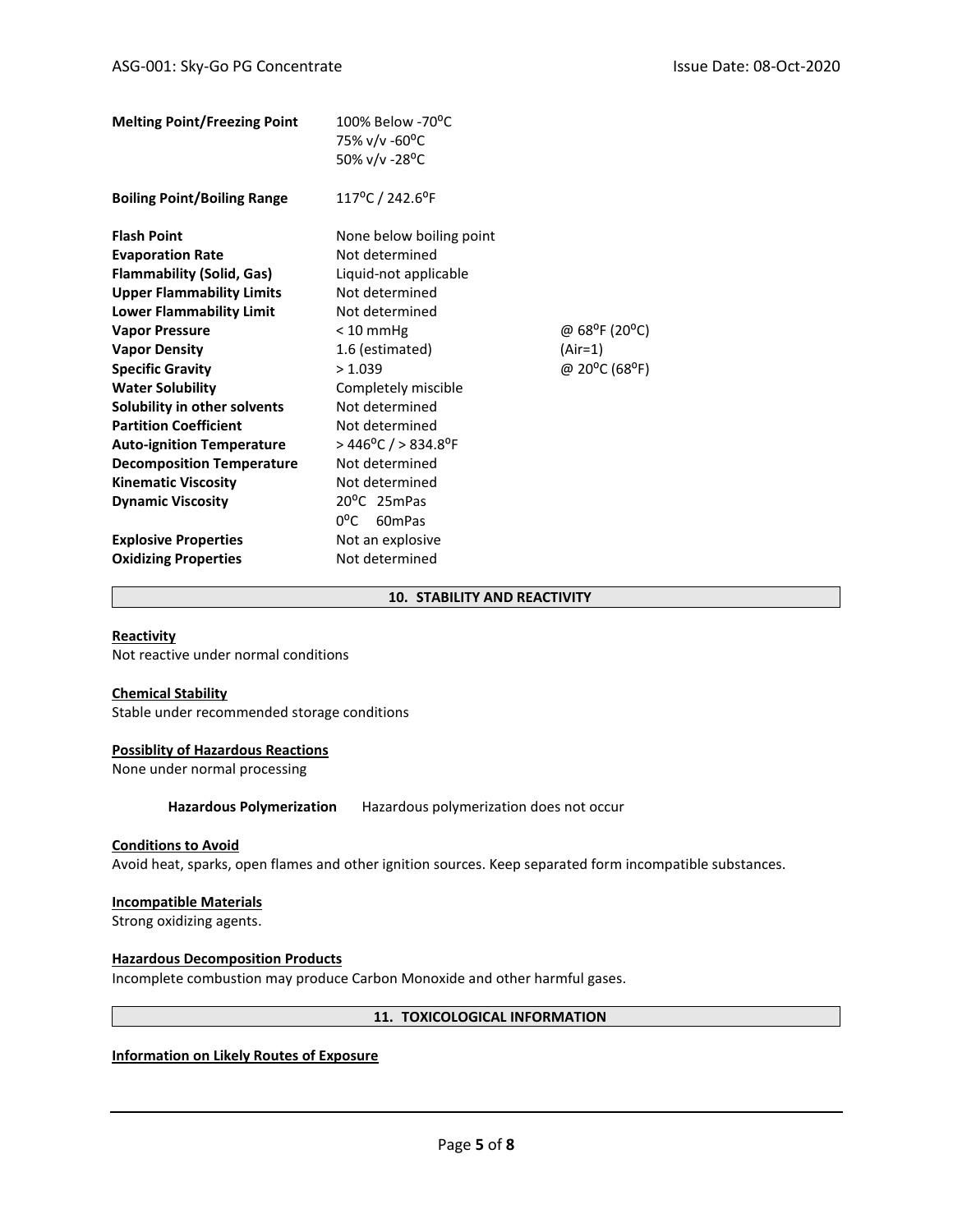# **Product Information**

| <b>Eye Contact</b>  | May cause temporary irritation on eye contact.  |
|---------------------|-------------------------------------------------|
| <b>Skin Contact</b> | May cause temporary irritation on skin contact. |
| <b>Inhalation</b>   | Avoid breathing vapors or mists                 |
| Ingestion           | May cause discomfort if swallowed.              |

# **Component Information**

| <b>Chemical Name</b> | Oral LD50             | Dermal LD50              | <b>Inhalation LC50</b> |
|----------------------|-----------------------|--------------------------|------------------------|
| Propylene Glycol     | $= 20000$ mg/kg (Rat) | $= 20800$ mg/kg (Rabbit) | -                      |
| 57-55-6              |                       |                          |                        |

# **Information on Physical, Chemical and Toxicological Effects**

#### **Symptoms** Please see section 4 of this SDS for symptoms

## **Delayed and Immediate Effects as Well as Chronic Effects from Short and Long-term Exposure**

**Carcinogenicity** Based on the information provided, this product does not contain any carcinogens or potential carcinogens as listed by OSHA, IARC or NTP.

# **Numerical Measures of Toxicity**

Not determined

#### **12. ECOLOGICAL INFORMATION**

#### **Ecotoxicity**

An environmental hazard cannot be excluded in the event of unproffesional handling or disposal.

# **Component Information**

| <b>Chemical Name</b>          | Algae/Aquatic<br><b>Plants</b>                              | Fish                                                                                                                                                                                                              | <b>Toxicity to</b><br><b>Microorganisms</b> | Crustacea                                                                              |
|-------------------------------|-------------------------------------------------------------|-------------------------------------------------------------------------------------------------------------------------------------------------------------------------------------------------------------------|---------------------------------------------|----------------------------------------------------------------------------------------|
| Propylene Glycol<br>$57-55-6$ | 19000: 96 h<br>Pseudokirchneriella<br>subcapitata mg/L EC50 | 51400: 96 h Pimephales<br>promelas mg/L LC50 static<br>710L 96 h Pimephales<br>promelas mg/L LC50 51600:<br>96 h Oncorhynchus mykiss<br>mg/L LC50 static 41 - 47; 96<br>h Oncorhynchus mykiss<br>mL/L LC50 static |                                             | 1000: 48 h Daphnia<br>magna mg/L EC50 static<br>10000: 24 h Daphnia<br>magna mg/L EC50 |

#### **Persistence/Degradability**

Not determined

# **Bioaccumulation**

Not determined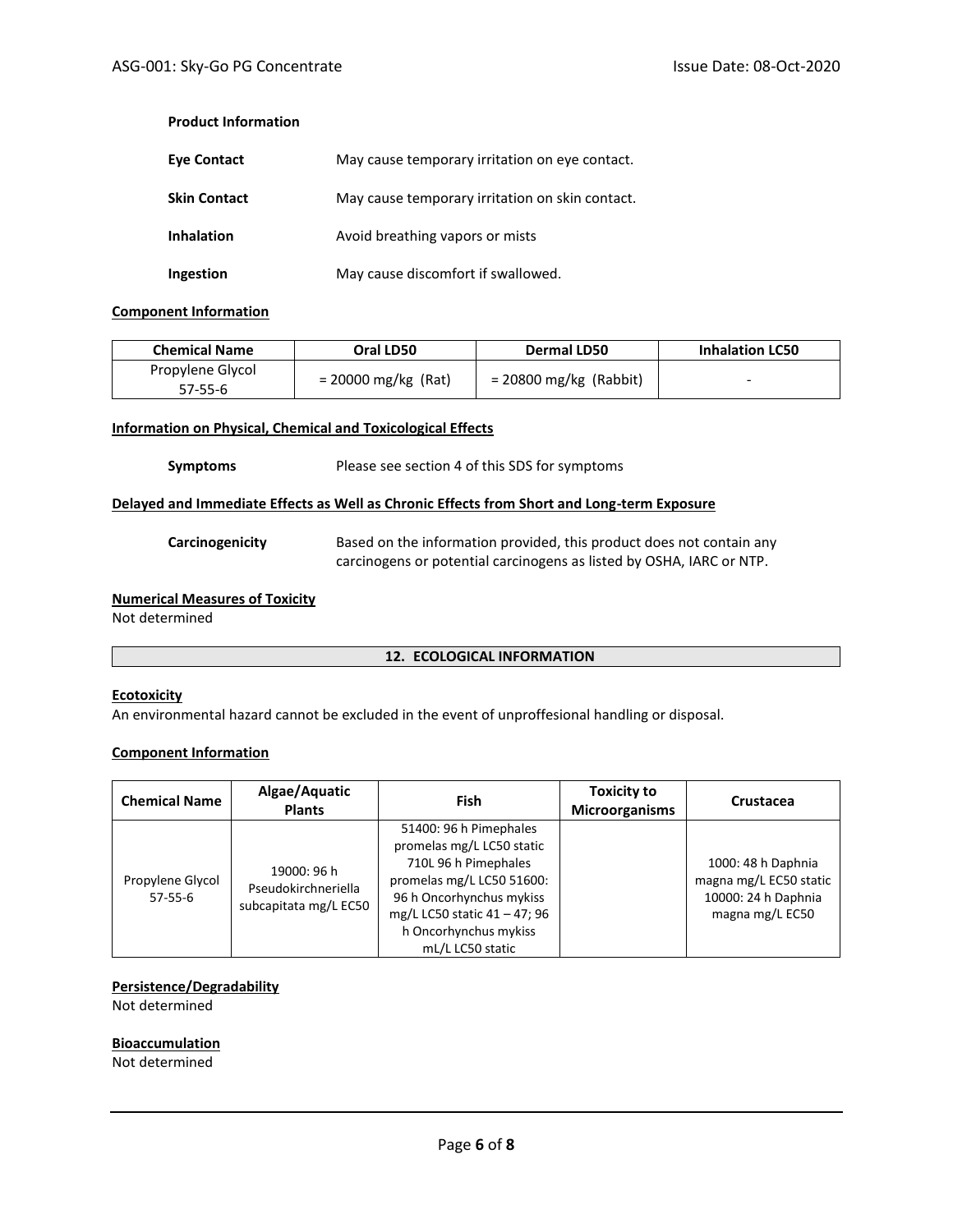# **Mobility**

Not determined

## **Other Adverse Effects**

Not determined

| <b>13. DISPOSAL CONSIDERATIONS</b> |                                                                                                                                     |  |
|------------------------------------|-------------------------------------------------------------------------------------------------------------------------------------|--|
| <b>Waste Treatment Methods</b>     |                                                                                                                                     |  |
| <b>Disposal of Wastes</b>          | Disposal should be in accordance with applicable regional, national and local<br>laws and regulations.                              |  |
|                                    | <b>Contaminated Packaging</b> Disposal should be in accordance with applicable regional, national and local<br>laws and regulations |  |
|                                    | <b>14. TRANSPORT INFORMATION</b>                                                                                                    |  |
| <b>Note</b>                        | Please see current shipping paper for most up to date shipping information,<br>including exemptions and special circumstances       |  |
| <b>DOT</b>                         | Not regulated                                                                                                                       |  |
| <b>IATA</b>                        | Not regulated                                                                                                                       |  |
| <b>IMDG</b>                        | Not regulated                                                                                                                       |  |
| <b>15. REGULATORY INFORMATION</b>  |                                                                                                                                     |  |

# **International Inventories**

| <b>Chemical Name</b> | <b>TSCA</b> | <b>DSL</b> | <b>NDSL</b> | <b>EINECS</b> | <b>ELINCS</b> | <b>ENCS</b> | <b>IECSC</b> | KECL    | <b>PICCS</b> | <b>AICS</b> |
|----------------------|-------------|------------|-------------|---------------|---------------|-------------|--------------|---------|--------------|-------------|
| Propylene Glycol     | Present     |            |             | Present       |               | Present     |              | Present |              |             |

Legend:

*TSCA – United States Toxic Substances Control Act Section 8(b) Inventory DSL/NDSL – Canadian Domestic Substances List/Non-Domestic Substances List*

*EINECS/ELINCS – European Inventory of Existing Chemical Substances/European List of Notified Chemical Substances ENCS – Japan Existing and New Chemical Substances*

*IECSC – China Inventory of Existing Chemical Substances*

*KECL – Korean Existing and Evaluated Chemical Substances*

*PICCS – Philippines Inventory of Chemicals and Chemical Substances*

*AICS– Australian Inventory of Chemical Substances*

#### **US Federal Regulations**

**SARA 313** Not determined

#### **US State Regulations**